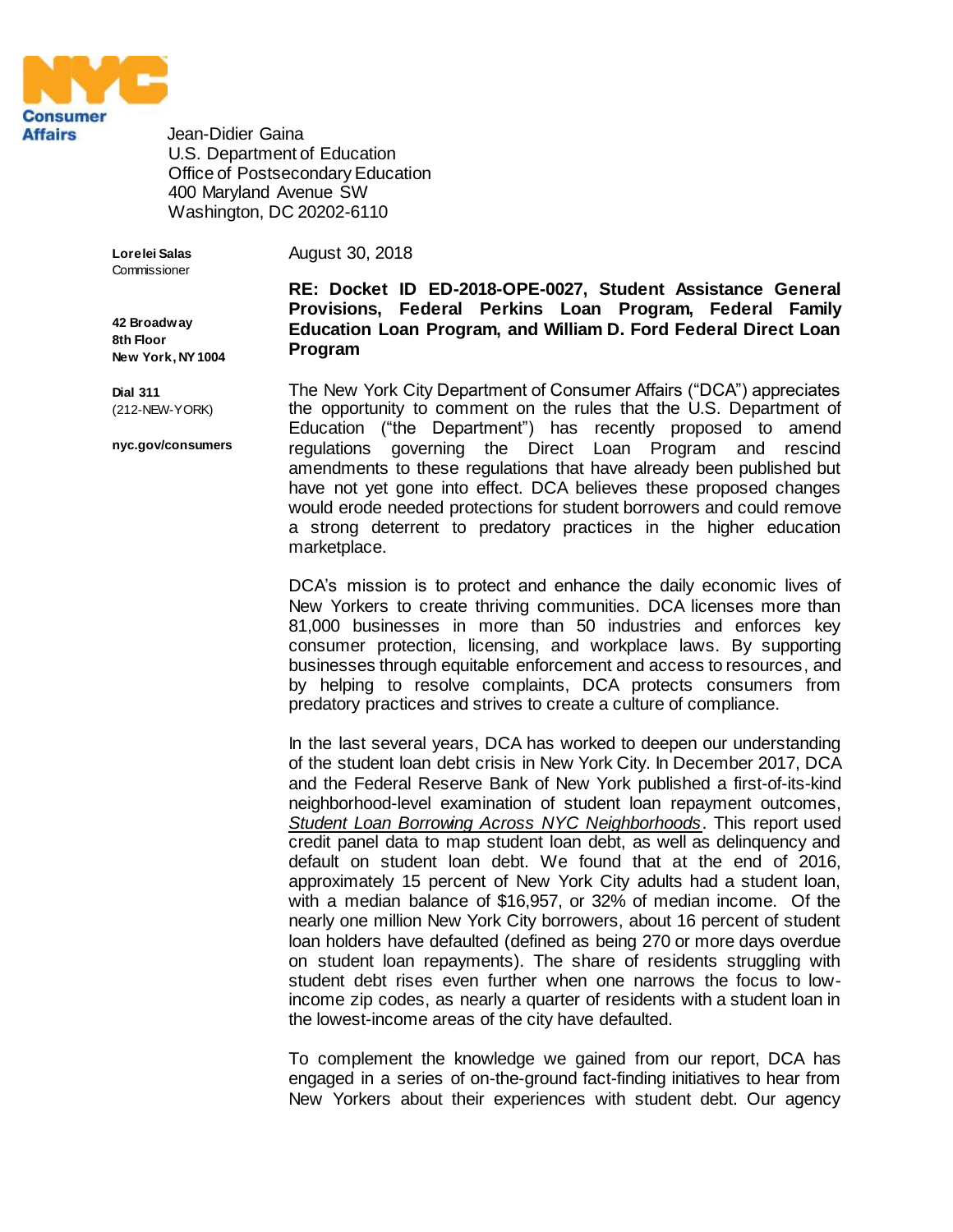launched special student loan debt counseling sessions in neighborhoods with high rates of delinquency and default. We traveled around the boroughs on a listening tour, asking New Yorkers to share their student loan stories. And we hosted a public hearing on student loan debt, at which we heard from panels of experts as well as members of the public.

At these outreach events, we heard stories from New Yorkers who felt misled by schools and pressured into educational options that provided low returns on students' investment. We heard many stories from borrowers who didn't know where to turn for reliable information about school quality and student loan repayment options. One young woman who gave testimony at the public hearing fought tears as she described having \$30,000 in student loan debt, with no transcript to show for her time in school. Her college was withholding her transcript because of the money she owed, leaving her unable to continue her education and get a job that would pay enough to allow her to repay what she had borrowed.

Our research and outreach initiatives have reinforced our belief that too many New Yorkers are experiencing a student debt crisis, and that more leadership is needed at the federal level to reduce the burden of student loans on individuals and households. The burden of student debt threatens households' financial health, and DCA believes more can be done to protect students from taking on unsustainable student loans, particularly for schools that employ predatory practices and fail to deliver adequate educational outcomes. With this in mind, we provide the following comments on the Department's proposed rules regarding the Direct Loan Program:

# **1 – Limiting claims to borrowers in collections is unnecessarily punitive.**

We urge the Department to accept borrower defense claims from both defaulted and nondefaulted borrowers. The Department's stated concern, that allowing claims from borrowers who have not defaulted would lead to a flood of unsubstantiated claims, is misplaced and is itself unsubstantiated by evidence from existing borrower defense claims. The Department should work to prevent loan defaults, rather than imposing new rules that incentivize default and its attendant harms. Requiring borrowers to default on their loans before they can assert a borrower defense claim would have long-term negative consequences for impacted borrowers' financial health. Borrowers who default face damaged credit scores, potential wage garnishment, and harassment from debt collectors. As DCA has outlined elsewhere,<sup>1</sup> defaulting also makes them ineligible to borrow additional federal student loans should they want to continue their education. Consequently, defense to repayment should be available to borrowers regardless of default status.

# **2 – The proposed rules require that borrowers assert their claims within an unreasonably short time period.**

We urge the Department to increase the amount of time for defaulted borrowers to raise a borrower defense claim. In proposing to allow only defaulted borrowers to assert borrower defense claims, the Department seeks to allow borrowers to submit such claims only within 30- 65 days of the date on which a defaulted borrower receives a collections notice. If borrowers want to challenge a wage garnishment or federal benefits offset notice, they have either 15 or 30 days after the date of the notice of intent to garnish to request a hearing and if accepted for a hearing, the borrower would then have to take time to prepare for the hearing. A borrower could potentially be preparing to contest a collections notice while also gathering documents to submit

l

<sup>&</sup>lt;sup>1</sup> [https://medium.com/@NYCConsumerAffairs/three-unexpected-ways-defaulting-on-your-student-loans-impacts](https://medium.com/@NYCConsumerAffairs/three-unexpected-ways-defaulting-on-your-student-loans-impacts-your-long-term-credit-226792bdda8f)[your-long-term-credit-226792bdda8f](https://medium.com/@NYCConsumerAffairs/three-unexpected-ways-defaulting-on-your-student-loans-impacts-your-long-term-credit-226792bdda8f)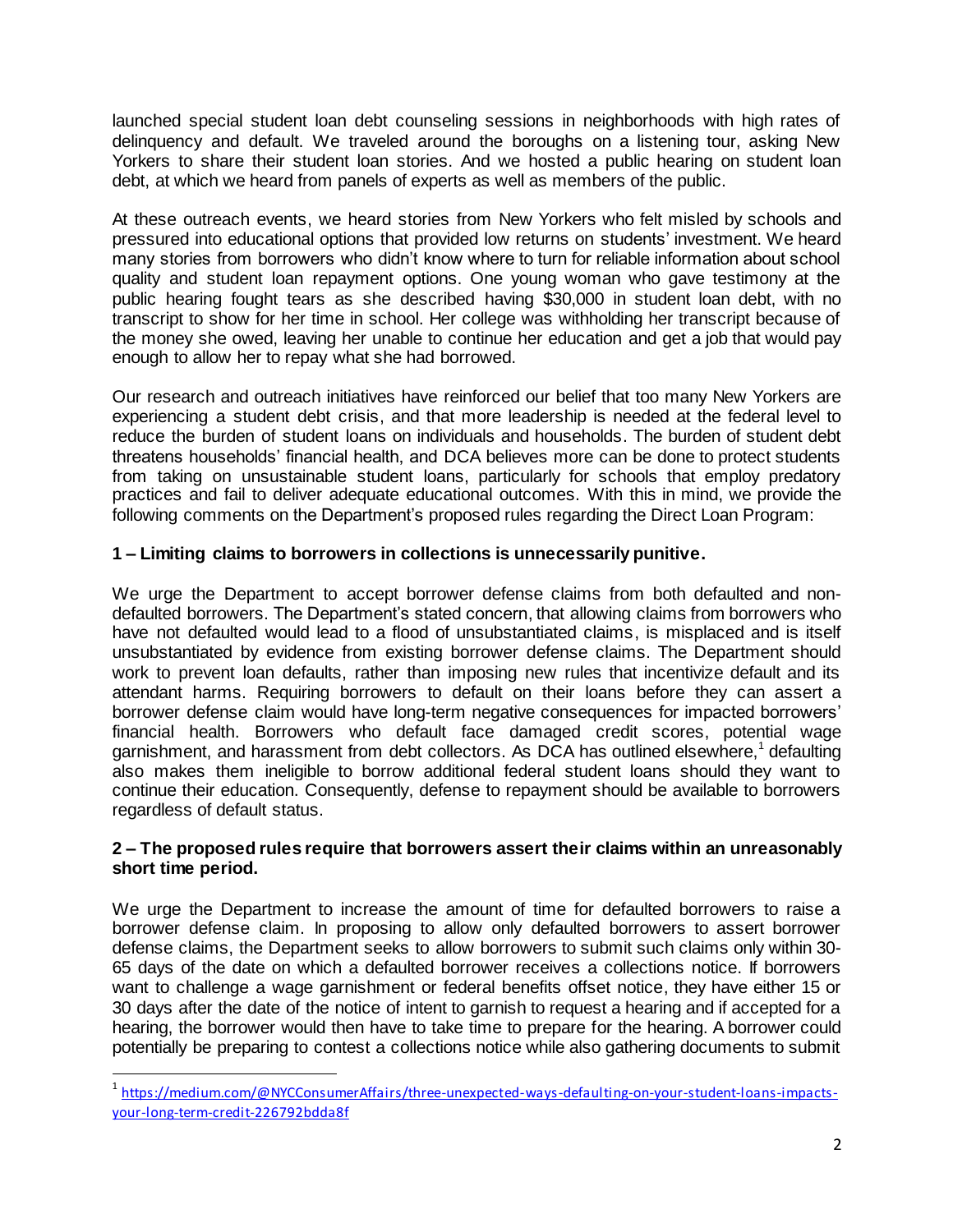a borrower defense claim within the same constricted timeframe. DCA believes the proposed rules provide an unreasonably short window of time for borrowers to gather the evidence they need to make a successful borrower defense claim.

Furthermore, DCA believes that the statute of limitations for borrower defense claims should begin when an individual learns of a misrepresentation or could reasonably be expected to learn of that misrepresentation, not when the borrower leaves school. The 2016 borrower defense regulations, which allowed a borrower six years from the time the borrower discovered misrepresentation on the part of the school to make a claim, provided a more appropriate statute of limitations for borrower defense claims, both affirmative and defensive.

# **3 – The proposed rules require that students seeking defense to repayment meet an unreasonably high evidentiary standard.**

We ask that the preponderance of evidence standard remain the burden of proof a borrower must meet to assert a successful borrower defense claim, regardless of whether a claim is defensive or affirmative. The proposed rules would require borrowers to meet a clear and convincing evidentiary standard, which would require borrowers to prove that the school made a misrepresentation with either knowledge of its falsity or with a reckless disregard for the truth. The application of this standard would unduly restrict the accessibility and utility of the borrower defense claim because many borrowers would not have access to the documents and information necessary to meet this high standard and would need to seek discovery to obtain relevant proof. Such an evidentiary burden would be out of sync with consumer protection laws and the evidence standard applied in most civil actions.

# **4 – The proposed rules further impose an unreasonable burden on borrowers by requiring them to seek their own relief in court and eliminating borrowers' ability to benefit from group adjudication of borrower defense claims.**

By proposing to move to case-by-case adjudication of borrower defense claims, the Department risks creating an unsustainable backlog of borrower defense cases – a backlog that delays relief for defrauded borrowers and strains Department resources.

DCA strongly believes that group discharge, as provided for under the 2016 regulation and demonstrated by the cases of Corinthian and ITT, is vital to effective consumer protection in the higher education marketplace. We urge the Department to continue to allow defrauded borrowers to benefit from lawsuits brought by other students and by state attorneys general, rather than requiring each defrauded student to assert a separate claim.

### **5 – The proposed rules narrow the circumstances under which borrowers are eligible for borrower defense discharge, and in doing so gives schools more latitude to abuse borrower trust and access to public loan dollars.**

Under the 2016 regulations, a judgment against a school or a breach of contract on the part of a school constituted actions that would render a borrower eligible for borrower defense discharge. The newly proposed rules would not recognize judgments and breach of contract as triggers for borrower defense relief, allowing relief only when a school has made a substantial misrepresentation. However, as described above, the misrepresentation standard is unduly strict, requiring as it does that a borrower prove that the misrepresentation was made with knowledge of its falsity or reckless disregard for the truth.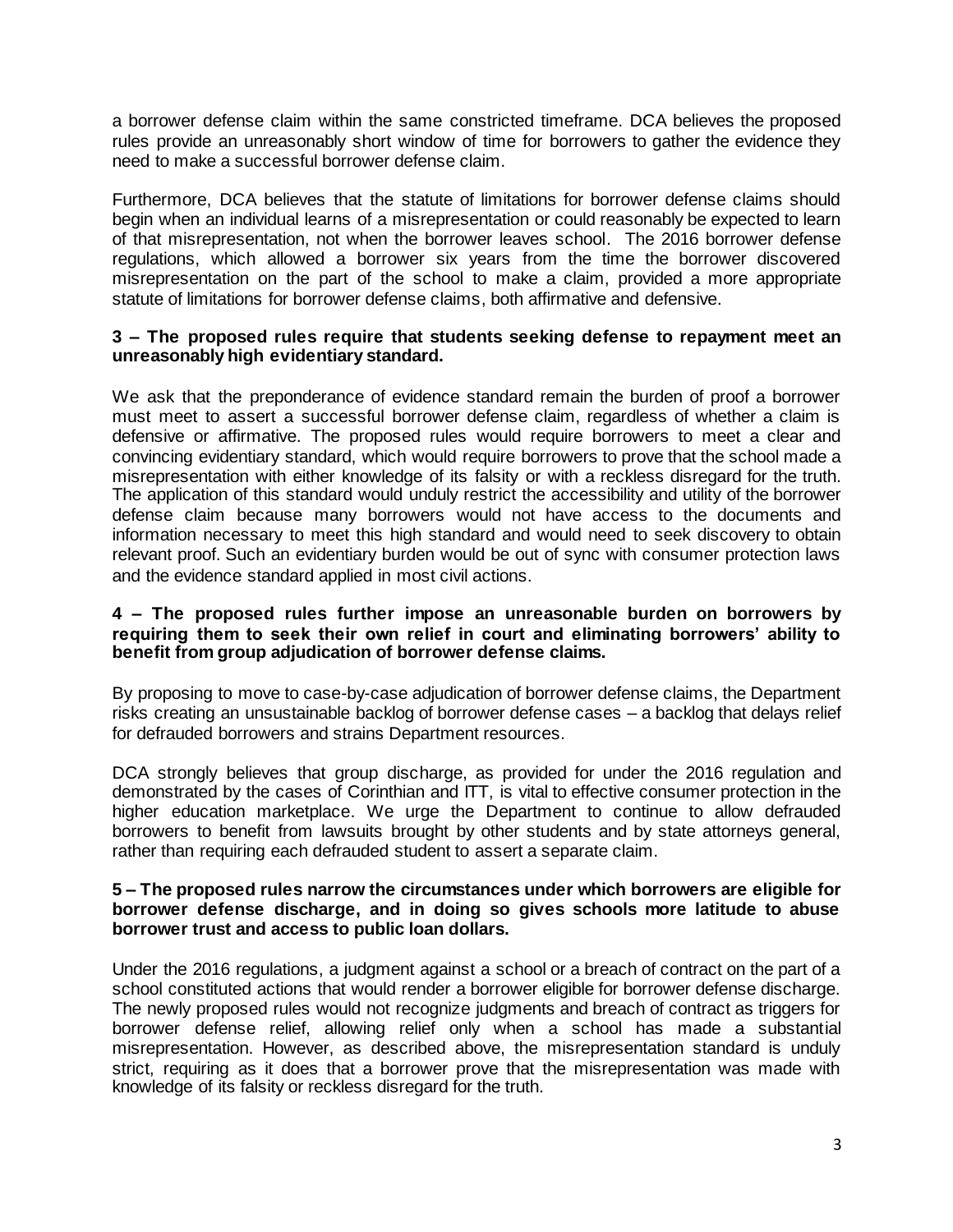Amending Department rules to restrict access to borrower defense relief would remove an important check on schools. DCA considers this restriction to be an anti-consumer change to Department policy – a change that, in combination with changes to the Department's investigation and enforcement regime – and may lead institutions to believe that the standards for their communications with students and prospective students have been lowered, increasing the risk that federal dollars will flow to unworthy institutions and resulting in a waste of public funds, a raft of borrower defaults, and financial distress.

# **6 – By allowing schools to deny successful borrower defense discharge claimants access to their transcripts, the proposed rules punish students for school misconduct and limit students' access to future higher education and employment**.

The proposed rules indicate that in the event that a borrower receives a 100 percent discharge of a loan, the institution in question "may refuse to verify, or to provide an official transcript that verifies the borrower's completion of credits or a credential associated with the discharged loan." This proposal would allow institutions to punish borrowers for effectively protesting against institutional misconduct. There is no rational basis for this change, which would reduce institutional accountability and serve as a disincentive for students to seek the relief to which they are entitled.

When an individual cannot access an official transcript from a school, that individual is hindered from moving on to another institution that may be more suitable in terms of affordability, quality or both. The individual may, as a result, be barred from seeking employment in careers that require educational credentials.

DCA is concerned by the plight of consumers currently unable to access their transcripts because of outstanding fees and other college costs. We urge the Department to reconsider its proposal to allow schools to deny transcripts to successful borrower defense applicants. DCA believes that this proposal, if enacted, would add to the ranks of individuals who find themselves unable to move forward with their education. Furthermore, we believe it could act as a disincentive for individuals to seek borrower defense discharges to which they are entitled. In acting as a disincentive to borrower defense claims, the proposal could remove a check on institutional misconduct, rendering the higher education marketplace less safe for consumers.

# **7 – By offering no appeals process for borrowers whose claims are denied, the proposed rules rob students of the opportunity to submit new evidence regarding their borrower defense claim.**

While the 2016 regulations allowed borrowers to appeal for reconsideration of an unsuccessful borrower defense claim if the borrower could submit new evidence, the Department's proposed rules make no provision for reconsideration of a claim in light of new evidence. Instead, the rules indicate that the Department's decisions on borrower defense to repayment claims are final and not subject to appeal. However, the proposed rules give schools the opportunity to appeal any recovery proceeding the Department initiates. DCA believes that if institutions deemed to have engaged in misrepresentation are allowed to appeal the Department's decision, struggling borrowers should be accorded the same opportunity.

# **8 – The proposed rules unduly restrict the ability of borrowers who attend closed schools to attain borrower defense discharge of their loans.**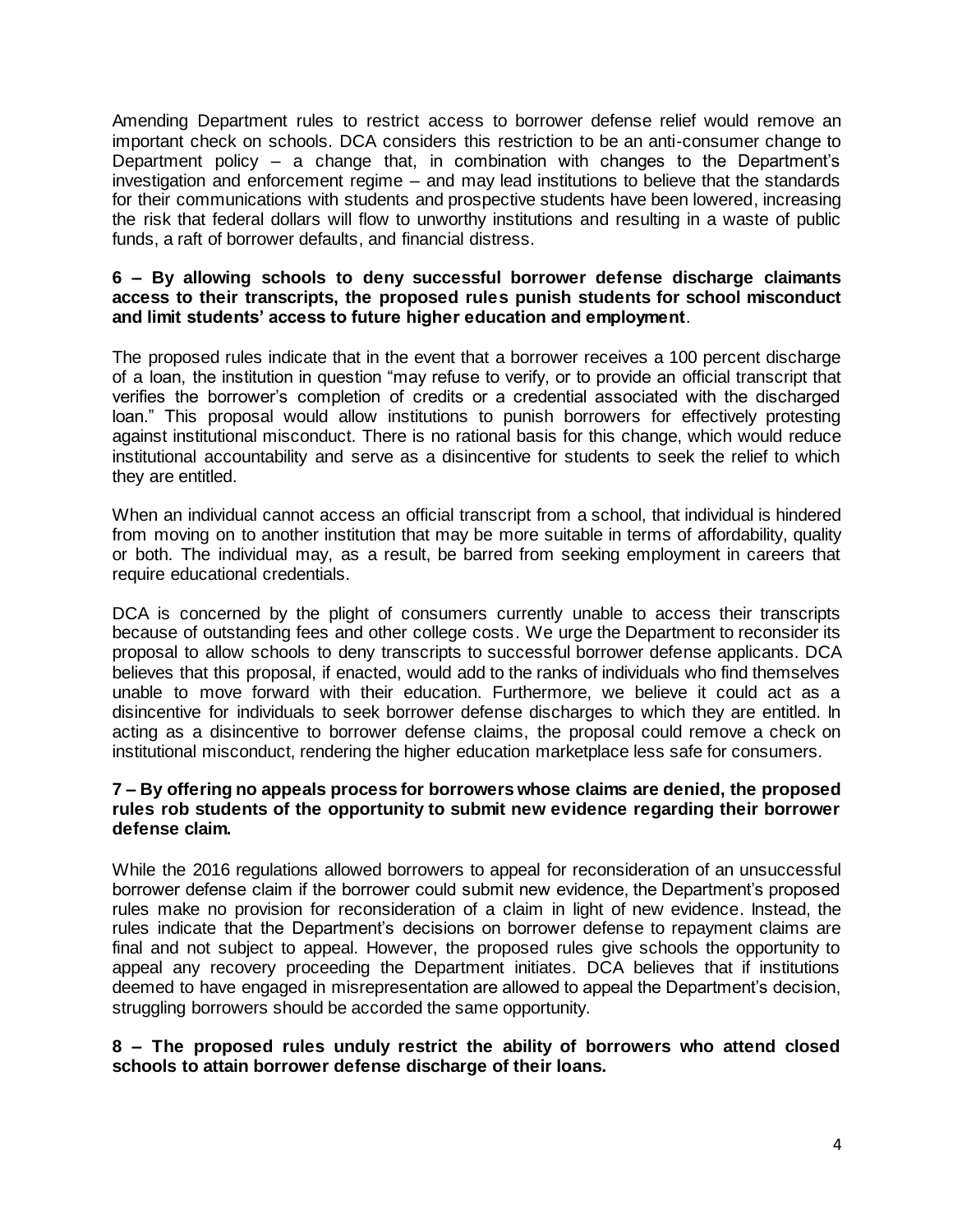Under the 2016 regulations, a student who attended a school that closed could elect to follow the school's teach-out plan or not, and in either case would be eligible for borrower defense relief. If the individual who attended the closed school did not re-enroll or transfer their credits within three years, the loans associated with the closed school would be automatically discharged.

The Department's proposed rules stipulate that individuals who do not follow the teach-out plan of a closed school will be ineligible for borrower defense relief. DCA believes that a student who attends a school that closes should not be required to follow that school's teach-out plan in order to be eligible for discharge. Faced with the disruption of a school closure and the uncertainty of a teach-out plan, not to mention the diminished value of a degree from a shuttered institution, an individual may prefer to transfer to another school of their choice. Such an individual should not, as a result of such a decision, lose access to borrower defense relief.

The proposed rules further break with the 2016 regulations by eliminating the automatic discharge for individuals who, three years after school closure, have not re-enrolled or transferred their credits. DCA urges the Department to re-instate automatic discharge in these cases. If a school, through its own mismanagement, is forced to close, students should not be unduly penalized.

Taken together, the proposals in this NPRM weaken accountability for higher education institutions, while increasing the burden on defrauded young people and limiting access to loan relief. DCA supports robust accreditation of schools, in combination with rigorous investigation and enforcement against deceptive practices and other abuses of student trust. Unfortunately, such an accreditation and enforcement regime is not currently in place, as demonstrated by the reinstatement of the Accrediting Council for Independent Colleges and Schools (ACICS) and the closure of the unit responsible for investigating school misconduct.<sup>2</sup> This lack of rigorous accreditation, investigation, and enforcement means that borrowers will continue to find themselves in need of relief after being defrauded, or after enrolling in a school that later closes. The Department should not deny borrowers redress for a harm to which the Department's own practices contribute.

The Department, in overseeing the higher education accreditation and enforcement regime, as well as the administration of Title IV funds, sends a strong signal to students about which schools the Department has deemed trustworthy. The Department bears sole responsibility for ensuring that its own systems for determining accreditation and access to Title IV funds function properly. It is therefore particularly unreasonable to expect students to avoid institutions that mislead borrowers, and, with these proposed rules, to narrow the relief available to misled students seeking borrower defense discharge of their loans. We appreciate the opportunity to comment on these proposed rules.

Respectfully submitted,

Lorelei Salas

 $\overline{a}$ 

<sup>&</sup>lt;sup>2</sup> <https://www.nytimes.com/2018/05/13/business/education-department-for-profit-colleges.html>